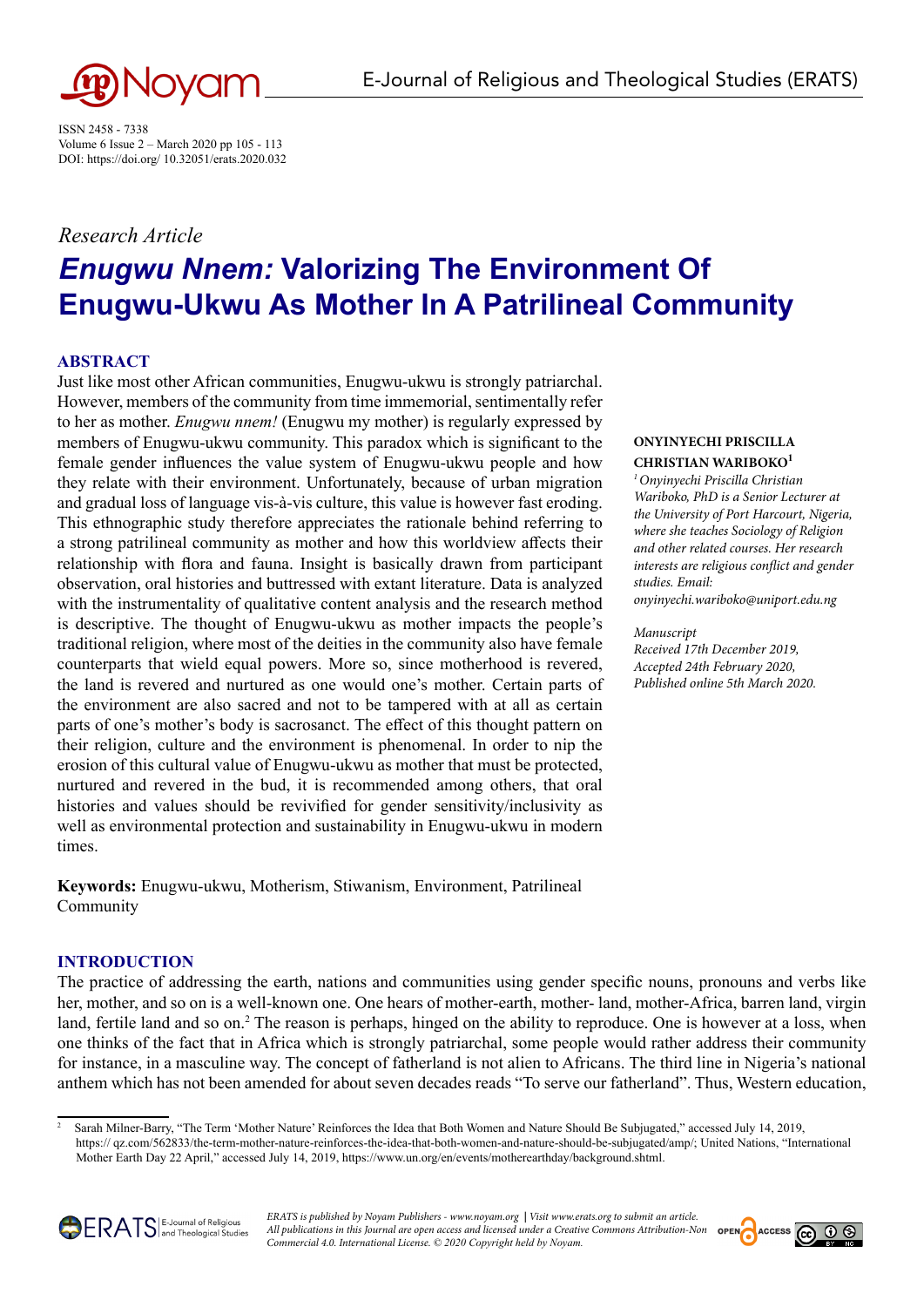influence and the African notion of the earth as feminine may not have undermined the androcentric thought patterns and values of some Nigerians. The Igbo of Nigeria in particular, are obstinately patriarchal. For instance, *be anyi* (our place) or *be nnam,* (my father's place) both represent one's community in Anambra State because genealogy is traced to the father.

It is, however, surprising that the people of Enugwu-Ukwu, Anambra State – Nigeria who are of the Igbo extraction boldly use the appellation – mother for their community. The sentimental name *Enugwu nnem* is used regularly, especially among middle-aged and elderly indigenes. It is even more baffling because the people of Enugwuukwu, unlike many other Igbo communities do not consider the earth deity – *Ana (Ali, Ala* or *Ani* in other Igbo communities) a female deity (earth goddess). Ana Enugwu is a male deity that oversees the affairs of all Enugwu-ukwu indigenes, even though it has a female consort, Ogwugwu Ana Enugwu. There is however, no rationale, religiously speaking, for referring to Enugwu-ukwu as mother since the land deity is male. The fact that Ana (the land/earth deity) in Enugwu-ukwu is a male deity does not eclipse the reality that the people of Enugwu-Ukwu consider her a mother and she (her environment) is honoured for that reason. Mother among the Igbo is supreme.<sup>3</sup> One therefore wonders if the controversial assertion that "men may rule the world, but women rule the men who rule the world"<sup>4</sup> is germane in a sense in Enugwu-ukwu. Apparently, the community is patriarchal but at the same time, is maternalistic. This has great implications for women in Enugwu-ukwu and gender studies in Africa generally. A lot has however changed, and this tradition is gradually fading away because of the alarming high rate of rural-urban migration and loss of culture as Igbo language generally, is gradually losing its grip on the up-coming generation of Igbo people. Femininity in Enugwuukwu has lost a lot of grounds in recent times. The current ironical powerlessness inflicted on women against what it used to be in the traditional pre-colonial era is appalling.<sup>5</sup> The system in which knowledge is transferred from one generation to the next generation in Enugwu-ukwu is now defunct leading to a dearth of the knowledge of traditional practices among the younger generation.<sup>6</sup>

The cultural sentiments of *Enugwu nnem* positively robs off on the environment. Female deities, who are also regarded as mothers, in charge of certain aspects of the environments - rivers, forests, trees wielded as much power as their male counterparts. Those sacred spaces are revered, maintained and preserved. Some aspects of their environment are so sacrosanct that they are revered the way any reasonable child who is of age would revere certain intimate parts of the child's mother's body. This of course, translates to environmental protection and preservation.

Wave four feminism, which is the current wave of feminism after the first three waves apparently served out their purposes or became unpopular and fizzled out is more inclusive than the first three. This wave of feminism, which is a product of the new millennium, "has also included an engagement with and reverence for the earth and its inhabitants."7 By implication, the interplay between feminism and the environment in scholarship is relatively new. "New conditions of possibilities, such as environmental degradation and robust environmental movements, … have a way of ensuring that new [feminist] discourses emerge, the outcome of which have yet to be conjectured." <sup>8</sup> This research will therefore tow this line, to conjecture 'feminism' and environmental question in Enugwu-ukwu.

The task of this paper is to thoroughly interrogate why and how a staunchly patriarchal society is referred to as mother and the relationship of such conviction with the environment. The implication for gender studies and feminism then becomes apt. To tease out this problematic situation, this ethnographic study will draw insight from participant observation, oral histories and buttress them with extant literature. Descriptive method of research is adopted for this study and analysis will be done using the qualitative content analysis. More so, relevant afro-centric feminist theories will be used as basis for this investigation. Basic information about Enugwu-ukwu will be given, followed by a discussion on the interplay between Enugwu-ukwu as mother and the environment and then recommendations will be made.

#### **Enugwu-ukwu Community**

Enugwu-ukwu is one of the Igbo towns located within the capital territory of Anambra State, Nigeria. It has boundaries with Nise in the East, Abagana and Ukpo in the West, Nawfia and Enugu-agidi in the North and Nri, Agulu and Nimo in the South. She is situated on a hill and has rivulets, lakes and springs which have some religious tincture. It was the

<sup>3</sup> Chinweizu, *Anatomy of female power* (Lagos: Pero Press, 1990); Sabine Jell-Bahlsen, "Nneka: Is Mother Still Supreme in Igboland? Reflections on the Biography of Eze Mmiri, Madume Madame Martha Mberekpe of Orsu-Obodo, Oguta, 1934-2007." *In Against All Odds: The Igbo Experience in Postcolonial* 

*Nigeria,* edited by Apollos O. Nwauwa and Chima J. Korieh, 201-224. Owerri: Goldline and Jacobs Publishing, 2011.

<sup>4</sup> Chinweizu, *Anatomy*, 12.

<sup>5</sup> Akachi Ezeigbo, *The Last of the Strong Ones* (Lagos: Vista Books, 1996), quoted in Chinyelu Ojukwu, "Gender Complementarity in the Anti-colonial Struggle: Akachi Adimora Ezeigbo's 'The Last of the Strong Ones'," *Journal of Gender Studies*, 6, no. 1. (2014).

<sup>6</sup> Dilim Okafor-Omali, *My Culture Blackmailed* (Onitsha: Noble Resources Ltd, 2013).

Darlene Juschka, "Feminist Approaches to the Study of Religion," accessed July 14, 2019, http://www.academia.edu/9658186/Feminist approaches to the study of religion.

Juschka, "Feminist Approaches."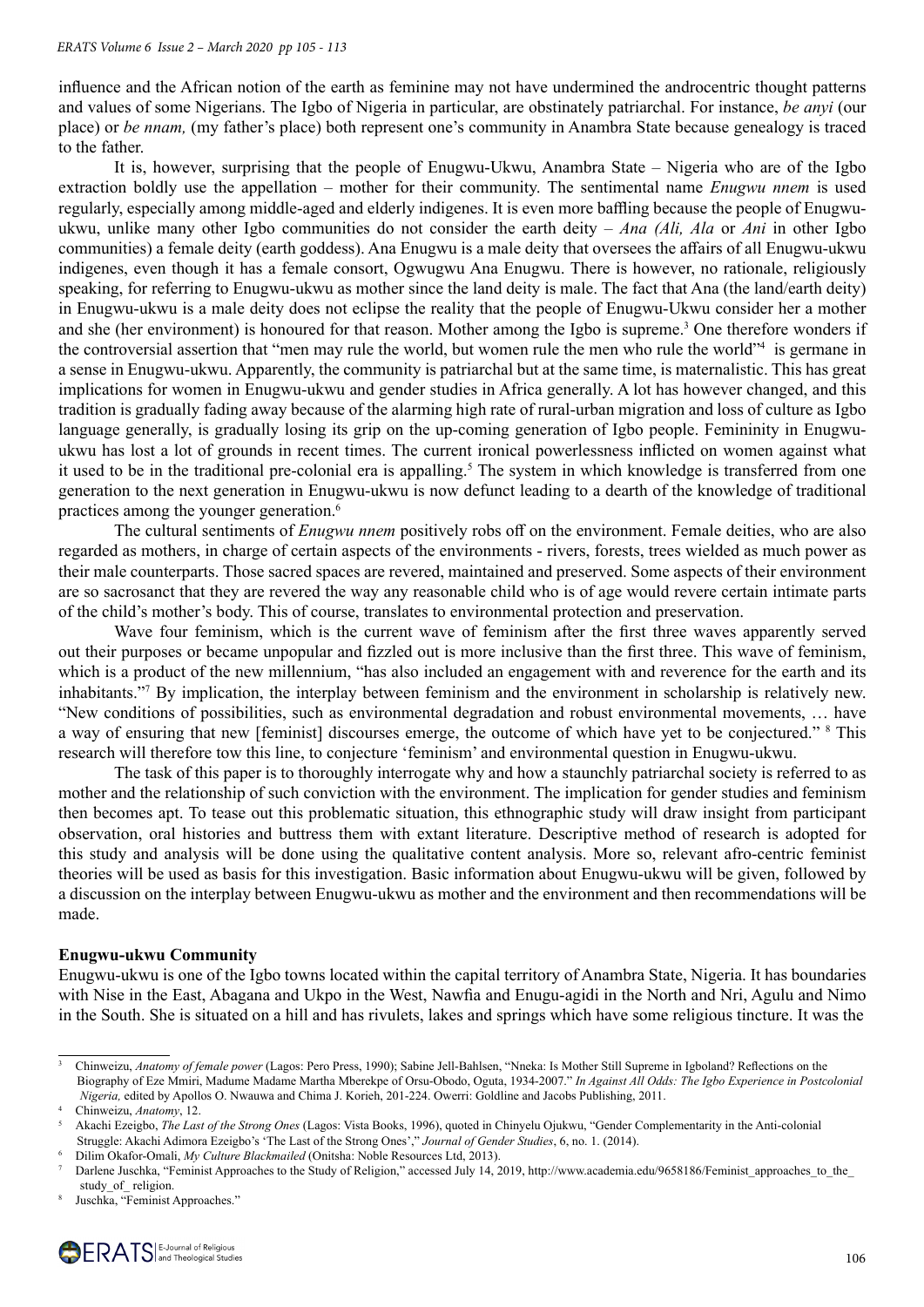topography of Enugwu-ukwu that fetched it its name which literally means 'top of a very high hill'. The geographical coordinates of Enugwu-ukwu are 60 10' 0" North, 70 0' 0" East.<sup>9</sup> She is made up of eighteen villages namely; Awovu, Uruekwo, Avomimi, Urukpeleke, Orji, Osili, Uruokwe, Uruogbo, Urunnebo, Urualor, Orofia, Umuokpalaeri, Umuakwu, Enuagu, Akiyi, Umuatulu, Ire and Umuatuorah. Enugwu-ukwu has a population of 68,785.10

The people of Enugwu-ukwu are traced to a legend, a superhuman named Nri who is believed to be created by Chukwu (God Almighty). This myth is generally accepted by Umunri clan. They hold that Nri mysteriously descended upon the earth from the sky and lived at the region known as Enugwu-ukwu today. Nri had five sons and a daughter. The first son of Nri, Okpala Kanu is said to be the ancestral father of Enugwu-ukwu. By virtue of his position as the first son, Enugwu-ukwu is *Okpala Nri* (paternal head of Nri) and the ancestral home of Umunri clan to which the vast majority of Igbo clan groups trace their ancestry.<sup>11</sup> However, this claim of paternal head has been rejected by some historians and scholars. That argument is however outside the concern of this study. The people are quite enterprising. Traditionally, they are farmers with a good number of traders and civil servants.

The people of Enugwu-ukwu are pronouncedly theistic.They recognize the existence of the Supreme Being – *Chukwu* and other male and female deities that are mediums to Chukwu. They also believe in ancestor veneration, necromancy, totemism, reincarnation, priesthood and soothsaying.<sup>12</sup> This demonstrates the assertion that Africans are, in everything, religious.<sup>13</sup> Presently, a good number of the indigenes are professedly Christians with some syncretic elements in their practice of Christianity. The traditional authority of Enugwu-ukwu, is usually referred to as *Eze Enugwu-ukwu na Igwe Umunri*, meaning traditional ruler of Enugwu-Ukwu and King of Nri clan. Worthy of note, is the fact that there is a significant urban drift among the people. Hence, some of her cultural practices are at risk of extinction as a bulk of the younger generations to whom culture should be handed down have moved to urban cities while the old are passing away.

### **Theoretical framework**

Given the fact that this research is on Africa and the major concern of the study is gender inclined, two appropriate afro-centric feminist theories, stiwanism and motherism, will be explained and applied as a framework for this paper. These theories are chosen because they are built on the indigenous and diametrically opposed to Western feminist theories that have been judged unAfrican in every sense of it. Stiwanism is a form of feminist theory derived from the acronym STIWA which stands for Social Transformation Including Women in Africa. This is put forward by Omolara Ogundipe-Leslie in 1994 in her book titled *Recreating ourselves: African women and critical transformations.* She avers that African women, unlike mainstream feminists do not see men as their principal enemy, even though she does not consider them totally innocent. She decries the fact that women are oppressed all over the world. "They have been owned, used and worked as horses." <sup>14</sup> She seeks to replace feminism with stiwanism which she thinks will be acceptable to African men and women that are disenchanted with white women's feminism. In expounding stiwanism, she submits that:

"STIWA" allows me to discuss the needs of African women today in the tradition of the spaces and

strategies provided in our indigenous cultures for the social being of women … "STIWA" is

about the inclusion of women in contemporary social and political transformation of Africa. …

Women have to participate as co-partners in social transformation.<sup>15</sup>

The clamour for social transformation to include women in the scheme of things and to recognize their contributions to societal growth and development in the contemporary cannot be over-emphasized.This transformation should necessarily recognize and include women in the scheme of things. Their peculiar cultural roles and contributions to the well-being and smooth flow of the society need to be harnessed. Women in Africa should be given the opportunity to effectively complement men in transforming Africa socially and otherwise. Ogundipe's stiwanism has been used by different scholars for different studies.16 "Stiwanism is a conceptual nod to the complexities of understanding the transformationof the society and of women as significant part of that society." 17 This theory is relevant to this research

Olaopa, "Omolara Ogundipe-Leslie."

<sup>9</sup> Maplandia.com, "Enugu Ukwu Map – Satellite Images of Enugu Ukwu," accessed July 12,2019, http://www.maplandia.com/nigeria/anambra/njikoka/enugu  $ukwu/$ .

<sup>&</sup>lt;sup>10</sup> World Atlas, "Where is Enugu-Ukwu, Nigeria?" accessed February 2, 2020, https: www.worldatlas.com/af/ng/an/where-is-enugu-ukwu.html.<br><sup>11</sup> Osite Agyunna *Jou Are*, Address presented at Obu Ofe Nri palaes Enugua ukwu.en

<sup>&</sup>lt;sup>11</sup> Osita Agwuna, *Igu Aro*. Address presented at Obu Ofo Nri palace Enugwu-ukwu on January 5, 2004.

<sup>&</sup>lt;sup>12</sup> Agwuna, *Igu Aro*.<br><sup>13</sup> Boniface  $\Lambda$  C Ob

<sup>13</sup> Boniface A.C. Obiefuna, *The Youth on Fire* (Nimo: Rex Charles and Patrick, 2004).

<sup>&</sup>lt;sup>14</sup> Omolara Ogundipe-Leslie, *Recreating Ourselves: African Women and Critical Transformations* (New Jersey: Africa World Press, 1994), 27.

Ogundipe-Leslie, Recreating Ourselves, 229-230.

<sup>16</sup> Tunji Olaopa, "Omolara Ogundipe-Leslie: Between the Literary, the Feminine and the Cultural," Premium Times, accessed December 16, 2019,http://www. premiumtimesng.com/entertainment/artbooks/217933-omolara-ogundipe-leslie-literary-feminine-cultural.html; Sotunsa M. Ebunoluwa, "Feminism: The Quest for an African Variant," *Journal of Pan African Studies* 3, no. 1. 227-234, accessed December 12, 2019, http://www.jpanafrican.org/docs/vol3no1/3. 1%20Feminism.pdf; Yemisi Akinbobola, "Neoliberal Feminism in Africa," accessed July 15, 2019, https://www.eurozine.com/neoliberal-feminism-Africa/.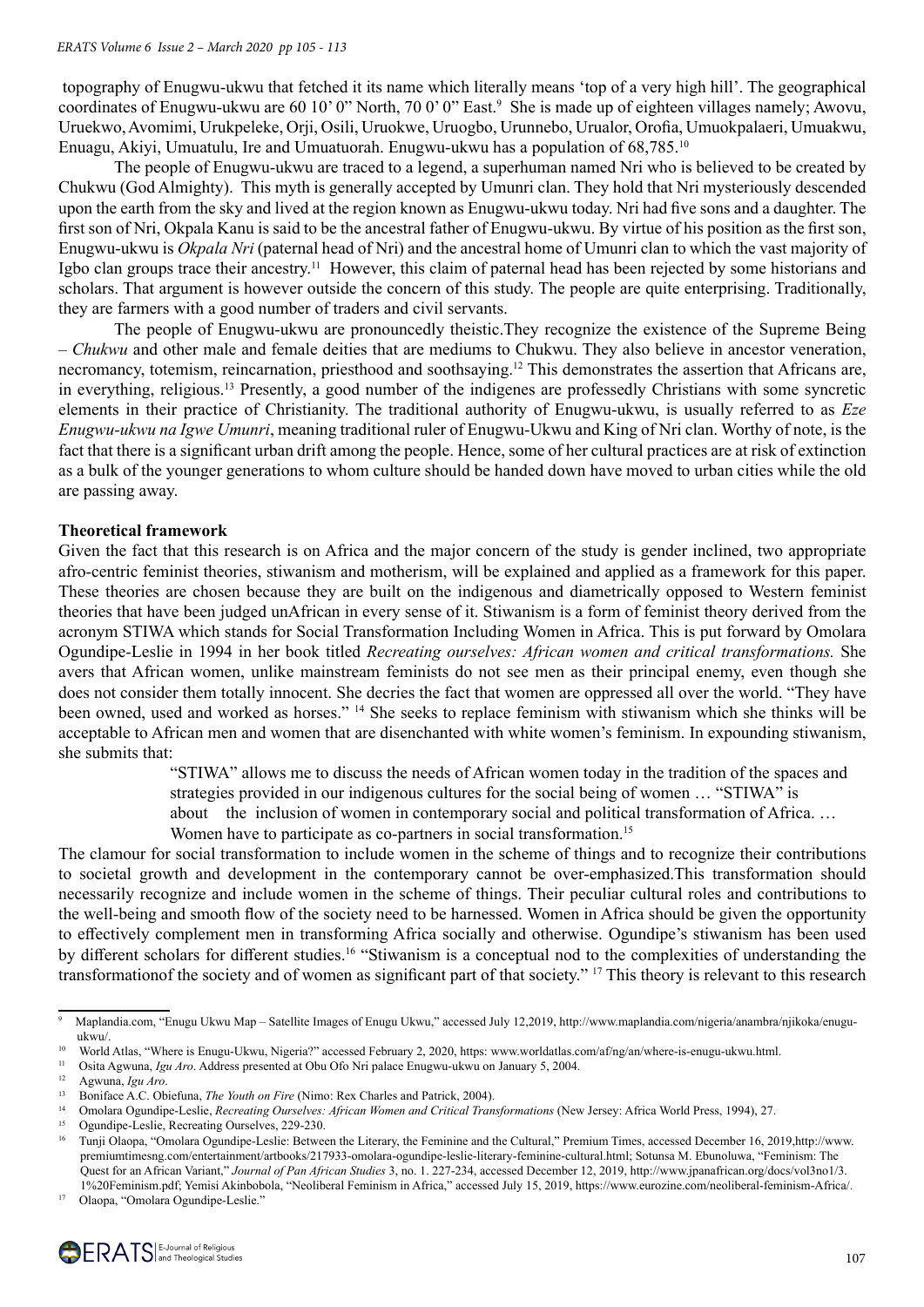because the paper is basically an attempt to bare the relationship between motherhood/women and environmental preservation in Enugwu-ukwu and to advocate for the recognition and inclusion of women in the hall of fame of transformation in Enugwu-ukwu culture. The aim is to enhance the social being of women and also bring about transformation in the community with women as active players. The theory will serve as a basis to emphasize the place of women as co-partners with the men in the community.

The second theory is Motherism. Catherine Acholonu propounds motherism as an alternative to feminism. She makes a case for the use of an Africa-conceived theory to explain women's function and condition in Africa. She utilizes popular gender roles and expectations in Nigeria's patriarchal society in forming her theory. For her, "the rural woman is our link with mother earth and with her rests our last hope for unification with the indispensable mother essence."18 With this statement, Acholonu apparently sees as coterminous, the African woman as mother and the mother earth. Hence, "the main thrust of Acholonu's work is to "empower African women as mothers."<sup>19</sup> Motherism is "a maternal form of feminism that sees rural women as performing the necessary task of nurturing society."<sup>20</sup>

This theory has been flawed because of its exclusion of the urban women who actually champion the struggle for gender inclusiveness.<sup>21</sup> It however valorizes motherhood in line with cultural feminism. It is also ecocentric in nature and sees a clear relationship between motherhood and the earth. This informs this paper's interest on the theory. Stiwanism and Motherism are indigenous theories that derive impetus from cultural feminism which "extols the positive aspects of what is seen as 'the female character' or 'feminine personality'."<sup>22</sup> Furthermore, "cultural feminism has wide popular appeal because it suggests that women's ways of being and knowing may be a healthier template for producing a just society than those of an androcentric culture."<sup>23</sup> In other words, cultural feminism suggests that femininity may have the propensity to produce a fair society.

Therefore, the phenomenon under study will be looked at from the viewpoint of stiwanism and motherism. This research paper will attempt to build new knowledge by substantiating the theoretical propositions/assumptions of stiwanism and motherism in a typical African society. This will deal with one of the limitations of these theories which is the problem of generalization. There is hardly uniformity of values, thoughts and lifestyle of all African nations, so these 'afro-centric' feminist theories need to be validated in particular African communities.

### **Enugwu nnem**

Enugwu is the short form for Enugwu-ukwu community, while *nnem* in Igbo language literally means 'my mother'. *Enugwu nnem* literally means 'Enugwu-ukwu my mother.' It could also be used to express brotherly affiliation, affection or identity between or among indigenes, presumably because of their shared maternity.<sup>24</sup> *Enugwu nnem* is often used as a metaphor. It is deeper than a mere statement and evokes emotions among Enugwu-ukwu people. *Enugwu nnem!*  is usually exclaimed by indigenes when excited about the presence of another indigene, when there is a positive development in the community or pitifully at the sight of a mishap on the community or any of its members. It is also used in times of need to stimulate the compassion of Enugwu-ukwu indigenes at home and in the Diaspora to bail out their own community. Furthermore, *Enugwu nnem* is cheerfully exclaimed when an indigene of Enugwu-ukwu meets another indigene in a far away land. That of course, endears them to each other.

The kind of emotion the expression *Enugwu nnem* generates, is the kind that a child would have for her or his mother or 'mother's children' in varying situations. It has been underscored earlier in this paper that in Igbo culture particularly and in some other cultures, mother is supreme and many 'children', male and female are more attached to their mothers than their fathers. Most mothers are usually given more attention, care and receive the virtue of love more than fathers in many African societies. "The child felt his first obligation [in Enugwu-ukwu] was to give attention to his mother."<sup>25</sup> The reason may not be unconnected to the fact that women are associated with caring and nurturing. Those are the "archetypal qualities of the mother."<sup>26</sup> This phenomenon is accentuated because of one of the powers of women which is called the power of the cradle. The power of the cradle is the benign power that mothers exercise on their children during nurturing them.<sup>27</sup> Perhaps, this gives room for them to transmit the qualities and mien they would want to see in their children when they are grown. During nurturing, they also socialize the children to love their mothers

<sup>&</sup>lt;sup>18</sup> Catherine O. Acholonu, Motherism: *The Afrocentric Alternative to Feminism* (Abuja: Afa Publications, 1995), 118.

<sup>19</sup> Akachi T. Ezeigbo, *Snail-Sense Feminism: Building on an Indigenous Model* (Lagos: Faculty of Arts, University of Lagos monograph series 17, 2012), 22. <sup>20</sup> Maria-Louisa Wang'ondu, "What is African Feminism? An Introduction," International Youth Coalition, accessed June 21, 2019, http://iycoalition.org/what-

is-african-feminism-an-introduction/.<br><sup>21</sup> Ezeibo, Snail Sansa

Ezeibo, *Snail Sense.* 

<sup>&</sup>lt;sup>22</sup> George Ritzer and Jeffrey Stepnisky, *Sociological theory*, *9th ed* (USA: McGraw-Hill Education, 2014), 448.<br><sup>23</sup> Pitzer and Steppisky, *Sociological Theory*, 448.

<sup>23</sup> Ritzer and Stepnisky, *Sociological Theory,* 448.

<sup>&</sup>lt;sup>24</sup> Nkwocha, Emmanuel. Interview with the author. Personal Interview. Umuakwueze, Enugwu-ukwu, April 18, 2019; Okoye, Ngozi. Interview with the author. Personal Interview. Urunnebo, Enugwwu-ukwu, April 29, 2019.<br><sup>25</sup> Okafan Omali, Mu Cultura 62.

<sup>25</sup> Okafor-Omali, *My Culture*, 63.

<sup>&</sup>lt;sup>26</sup> Harriet Bradley, *Gender* (Cambridge: Polity Press, 2013), 109.<br><sup>27</sup> Chinweizu *Anatomy* 

Chinweizu, Anatomy,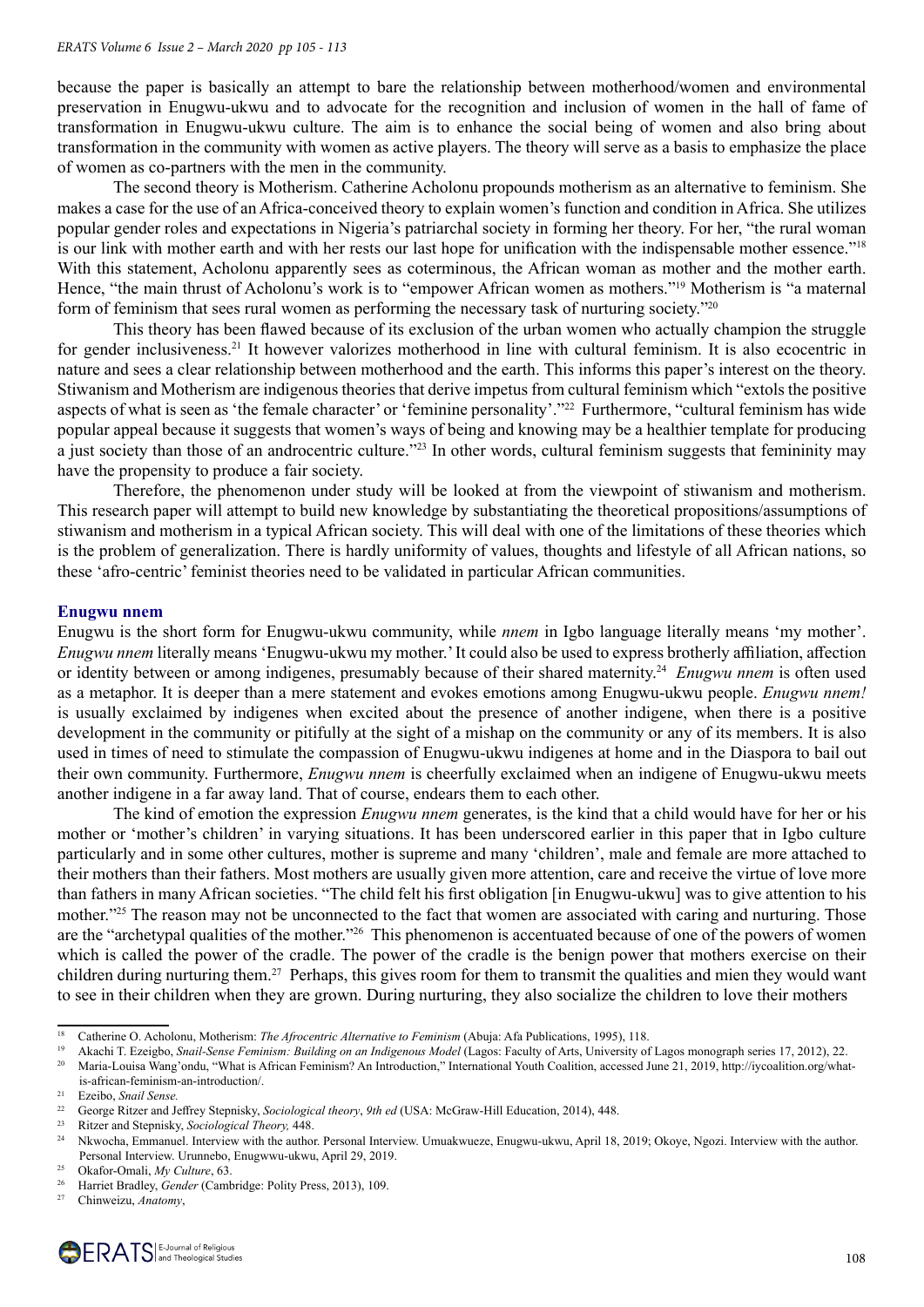affectionately. Consequently, children's predilection for their mothers over their fathers lasts till adulthood.

The maxim *Enugwu nnem* among others, strengthens brotherliness among Enugwu-Ukwu people in the community and those living elsewhere. It strengthens their sense of community as injury to one becomes injury to all because of shared maternity. It also prods the patriotic sentiments of well-to-do Enugwu-ukwu indigenes within and in diaspora to engage in developmental activities/projects in the community. Patriots of Enugwu-ukwu Town (PET), a group of Enugwu-ukwu indigenes home and abroad that correspond basically via social media have carried out a plethora of such developmental activities because of the love for and attachment to motherhood - Enugwu nnem. "Motherhood was a treasured status in the village [Enugwu-ukwu]." <sup>28</sup> In Igbo traditional religion, it is believed that fecundity (*omumu*) has a link with mother earth. Little wonder the sentiments behind *Enugwu nnem* influence the way the people handle Mother Nature, motherhood, and feminine traits associated with motherhood in the community.

In as much as women, without necessarily being mothers have intrinsic values in Enugwu-ukwu community, motherhood is definitely one of the major strengths of women in the community. Afterall, the community itself is taken and treated as mother. It is unfortunate that in this regard, the efficacy and essence of motherhood has been watered down because of a breach in culture transmission and modernization. Admittedly, Igbo women have and could offer much more than motherly roles. Nevertheless, motherly roles advertently or inadvertently affect most other areas of the community's life and wellbeing like environmental preservation, good brotherliness and development. The Igbo of Nigeria "is ironically and disappointingly plagued by the old prejudice that the end to which the creator has ordained womanhood is maternity."<sup>29</sup> As a result, "women, unfortunately, have accepted the idea that their "wholeness" depends exclusively on motherhood."<sup>30</sup> This is judging from African pejorative conception of women as "passive mothers and wives."31

#### **Enugwu-ukwu as mother and the environment**

Enugwu-ukwu, though stalwartly patriarchal is confessedly and practically mother. This reflects in the sentimental relationship the people hold for Enugwu-ukwu as mother and the environment. The environment constitutes the plants, animals, water bodies and every other thing found within human surroundings. There is a strong connection between motherhood and the environment in Enugwu-ukwu. Biological and functional mother figures in Enugwu-ukwu, be it in form of deities, trees or animals as an extension of the community, play phenomenal protective roles on the environment. Streams, springs, certain animals and trees are either overseen by a female deity who is considered a mother or are metaphorized as mothers. Every shrine inhabited by male spirit/deity (*Ngene*) in Enugwu-ukwu has a female consort (*Ogwugwu*).<sup>32</sup> *Ogwugwu* is responsible for protecting and nurturing her children, the people of Enugwu-ukwu and the environment. Aside the responsibility of nurturing and protecting her children, Ogwugwu takes care of women's affairs exclusively. This validates the assertion that "the participation of women in African religion is adequate."<sup>33</sup>

Pythons (*eke*), which are the totem of the people of Enugwu-ukwu is revered and preserved. It is an abomination to kill them as they are believed to belong to the deities. As a matter of fact, those ones found on the streams are called after such streams. For instance, there are *eke nemkpa, eke ovolo, eke ngene ocha* and so on. Those pythons that live around these streams are possessed by mermaids, popularly known as *mamiwater* (female water spirit). That is the reason why *mamiwater* is depicted in drawing or sculpture as a python with a female face and long braids.<sup>34</sup>

More so, streams in Enugwu-ukwu, namely – *nemkpa, nwangene, ogwugwu ana, ngene nnevoaka, ngene ocha, ovolo,* and so on are all deities – male and female. These streams are revered and properly preserved. They are not desecrated because these deities represent Enugwu-ukwu which is symbolically, the mother of the people. Defecating anywhere around the stream or even abandoning cloths (usually used to cushion the head while carrying water) in the river are all considered taboos against the community. In fact, only leaves can be taken to the river as head-cushion so as to avoid littering the streams with cloths. Here, the environment is protected because of the essence of motherhood.

More so, trees such as '*ojih*' (African teak/Iroko tree/Milicia excelsa) and '*akpu*' (Cotton tree/Ceiba Pentandra) trees are sacred and cannot be felled indiscriminately because they are believed to be inhabited by spirits. Aside that, '*ojih*' tree is regarded as a totem for some persons in Enugwu-ukwu. "There are persons that come from ojih tree. If the tree is felled, they will die."35 In other words, *ojih* tree is likened to a mother and for that reason, it is handled with utmost reverence. On the other hand, udalla (wild cherry) tree is believed to harbor some mystical powers that give the

<sup>&</sup>lt;sup>28</sup> Okafor-Omali, My Culture, 63.<br><sup>29</sup> Patrick E. Nmah "Traditional I

<sup>&</sup>lt;sup>29</sup> Patrick E. Nmah, "Traditional Rights of Igbo Women in the Society," Arts and Humanities Quarterly 2, no. 1 (2007): 39.<br><sup>30</sup> Marcy Ambo Odways "Waman and Bitual in Africa," in The Will to Avice: Waman Tradition and th

<sup>30</sup> Mercy Amba Oduyoye, "Women and Ritual in Africa," in *The Will to Arise: Women, Tradition and the Church in Africa, ed.* Mercy Amba Oduyoye and Musimbi R.A. Kanyoro (New York: Orbis Books, 2001), 20.

<sup>31</sup> Ritzer and Stepnisky, *Sociological Theory*, 441.

<sup>&</sup>lt;sup>32</sup> Nwuzor, Beatrice. Interview with the author. Personal Interview. Urualor, Enugwwu-ukwu, April 14, 2019.<br><sup>33</sup> Oduyoye, Women and Ritual, 10.

<sup>34</sup> Nkwocha, Emmanuel. Interview with the author. Personal Interview. Umuakwueze, Enugwu-ukwu, April 18, 2019.

<sup>35</sup> Okoye, Udegbunam. Interview with the author. Urunnebo, Enugwu-ukwu. April 27, 2019.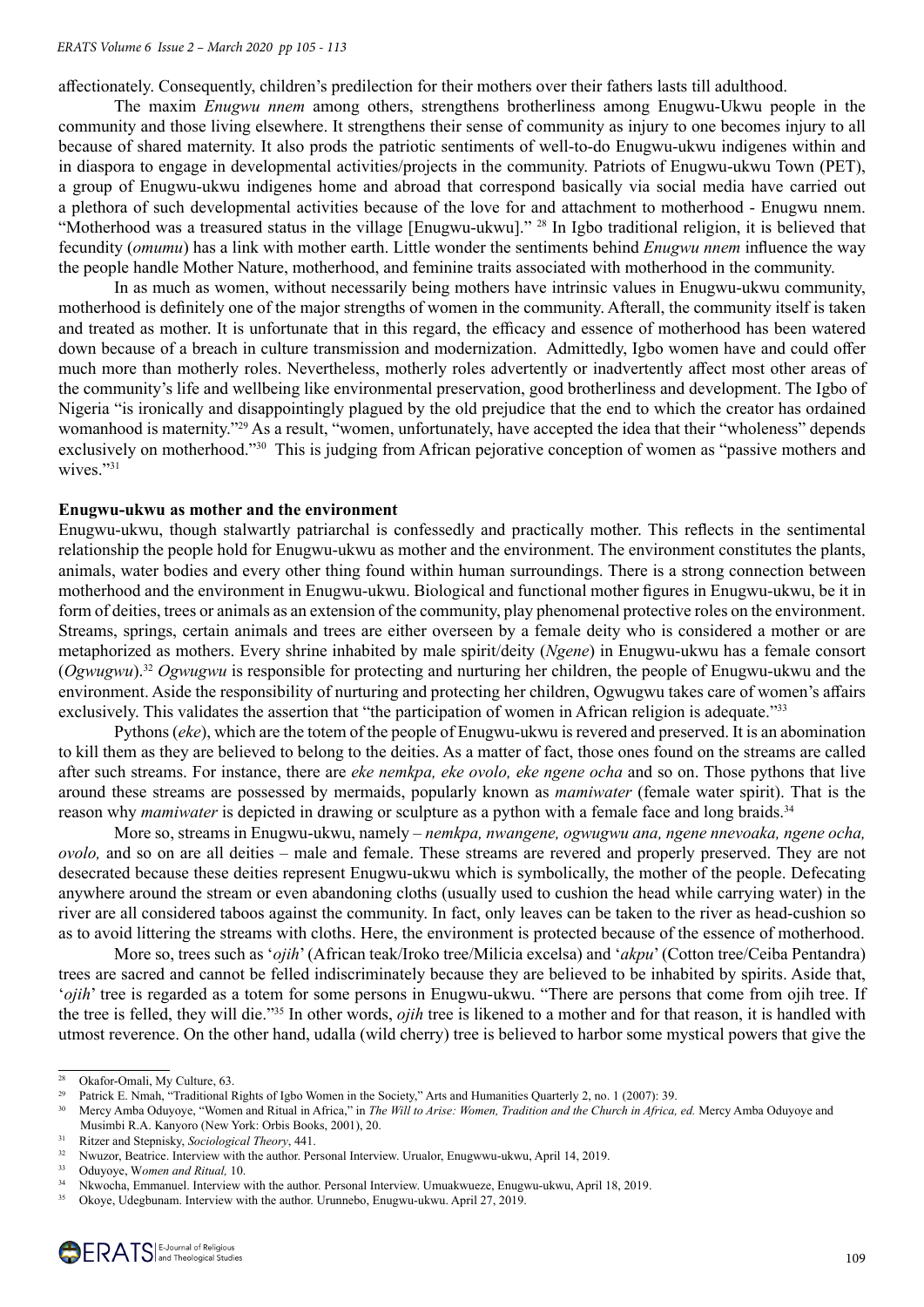#### *ERATS Volume 6 Issue 2 – March 2020 pp 105 - 113*

fortune of fertility to infertile women. For that reason, the fruit must be allowed to get ripe and fall on its own accord and the fruit is not to be sold in the market in Enugwu-ukwu, just like children are allowed to get to term and be born naturally and are not sold in the market. More so, the vicinity of male and female shrines in Enugwu-ukwu is sacred and must not be tampered with. In Enugwu-ukwu, "the people feared the Alusi [Shrine inhabited by spirit(s)] and all the land of its location was held sacred." <sup>36</sup> The trees are not felled indiscriminately and humans tread with caution, making efforts not to pollute or desecrate the environment.

Just as Enugwu-ukwu is mother of all her indigenes, her environment symbolizes the female body; and so it must be guarded jealously.<sup>37</sup> It is worthy to note at this point that, even though the earth deity and the deity that oversees activities in all the 18 villages in Enugwu-ukwu is male - Anaenugwu (its ilk in most other parts of Igboland is female-*Ala, Ali, Ani, Ana* (earth goddess)), the earth in Enugwu-ukwu has feminine and motherly attributes. Elsewhere, where Ala is considered a goddess (the earth mother), it is associated with life, fertility, creativity, food, laws and taboos of the land and so on. The same sentiments are shared by Enugwu-ukwu people for the environment as mother, but for the fact that *Ana* in Enugwu-ukwu is a male deity. Motherhood and environmental protection work hand-in-glove in Enugwu-ukwu. This is in line with Acholonu's motherism which "places motherhood, nature, nurture and respect for the environment at the center of its theorizing."<sup>38</sup>

It has been earlier alluded that children valorize their mothers and hold them in very high esteem, so do Enugwuukwu indigenes valorize their community which is their source or womb (mother). Therefore, they consciously strive assiduously to observe cultural taboos/laws that protect the environment. Acholonu's motherism comes to bear here. There is a connect between motherhood and the earth or environment. Protection of mother in the case of Enugwuukwu translates to protection of the environment because Enugwu-ukwu is considered *nne* (mother) and this ideation makes them to relate with the environment in ways that nurture her and protect her from pollution. On the other hand, oppression of women all over the world has also been linked to oppression of the environment by scholars.<sup>39</sup>

The noble role of motherhood in Enugwu-ukwu is of tremendous importance to the preservation of the environment in the community. For instance, in *Enugwu-ukwu* culture and religion, women and men are recognized and play complementary roles for the wellbeing of society. This recognition is not one of equality but offers a lot to the welfare, growth and preservation of the community and the environment. This "complementary role of men and women for the holistic traditional culture and religion of Africa is neglected and treated with contempt, especially at the altar of gender discourse."<sup>40</sup> Since in Enugwu-ukwu environment is revered as motherhood and preserved, there is need for a revival of the aphorism – Enugwu nnem that valorizes motherhood in contemporary times. This will strengthen gender inclusion and equity which is yet to be fully achieved in the community. The revival of this aphorism will deal a death blow to the unfounded sentiment that "everything feminine has been turned upside down into a demeaning metaphor for weakness and inferiority. And all these despite the unassailable achievements of womanhood all across the globe and throughout all history."<sup>41</sup>

Admittedly, the question of equality between men and women in an African setting is somewhat cumbersome. Equity is the current watchword and it elicits recognition of valuable contributions too. "It has been suggested that equality as a concept cannot apply to African culture, since role differentiations in Africa are clear and are not meant to be valued hierarchically."<sup>42</sup>

In all, men and women alike work together, perhaps equally, in different ways, for the survival of the community. The problem is that women hardly or scarcely get credit. During the course of this research for instance, one of the interviewees tried unsuccessfully to disparage women. Having said a few laudable things about motherhood and femininity in Enugwu-ukwu, he concluded by saying that such achievements do not count much because women only live for and serve men.<sup>43</sup>The community's feminine quality of motherhood has protective value on the environment, religion and culture of the people. The inference drawn from the Adaka's view suggests that women are still perceived

<sup>&</sup>lt;sup>36</sup> Okafor-Omali, My Culture, 110.<br><sup>37</sup> Nwogor, Florence. Interview with the author. Urunnebo, Enugwu-ukwu. April 27, 2019.<br><sup>37</sup> Encyclopedia.com, "African Feminisms," Updated November 4, 2019, https://www.encyclopedia.co and-maps/african-feminisms

Gulia Nicolini, "The Environment is a Feminist Issue," accessed July 17, 2019, www.fcome.org/portfolio-view/the-environment-is-a-feminis-issue/; Maysar Sarieddine, "Oppression and Violence Against Women: An Ecopsychological Perspective." *Clinical and Experimental Psychology* 4, no. 1. Accessed April 21, 2019, http://www.omicsonline.org/open-access/oppression-and-violence-against-women-an-ecopsychological-perspective-2471-2701-1000S2-001-98547. html. Doi: 10.4172/2471-2701.1000189; Sarah Milner-Barry, "The Term 'Mother Nature' reinforces the idea that both women and nature should be subjugated," accessed July 14, 2019, https://qz.com/562833/the-term-mother-nature-reinforces-the-idea-that-both-women-and-nature-should-be-subjugated  $amp/$ .

<sup>40</sup> Ngozi N. Iheanacho, "The Fundamental Religious Values of Women in Etche Traditional Society," in *Religion and the Bounds of Culture: Festschrift in Honour of Professor Christopher Ifeanyichukwu Ejizu,* ed. by Frank A.O. Ugiomoh, Kingsley I. Owete and Jones U. Odili (Port Harcourt: Rock publishers, 2017),  $495.$ 

<sup>41</sup> Olaopa, *Omolara Ogundipe*-Leslie, 3.

<sup>42</sup> Oduyoye, Women and Ritual, 10.

<sup>43</sup> Anene, Nathanel, Interview with the author. Umuatulu, Enugwu-ukwu. April 29, 2019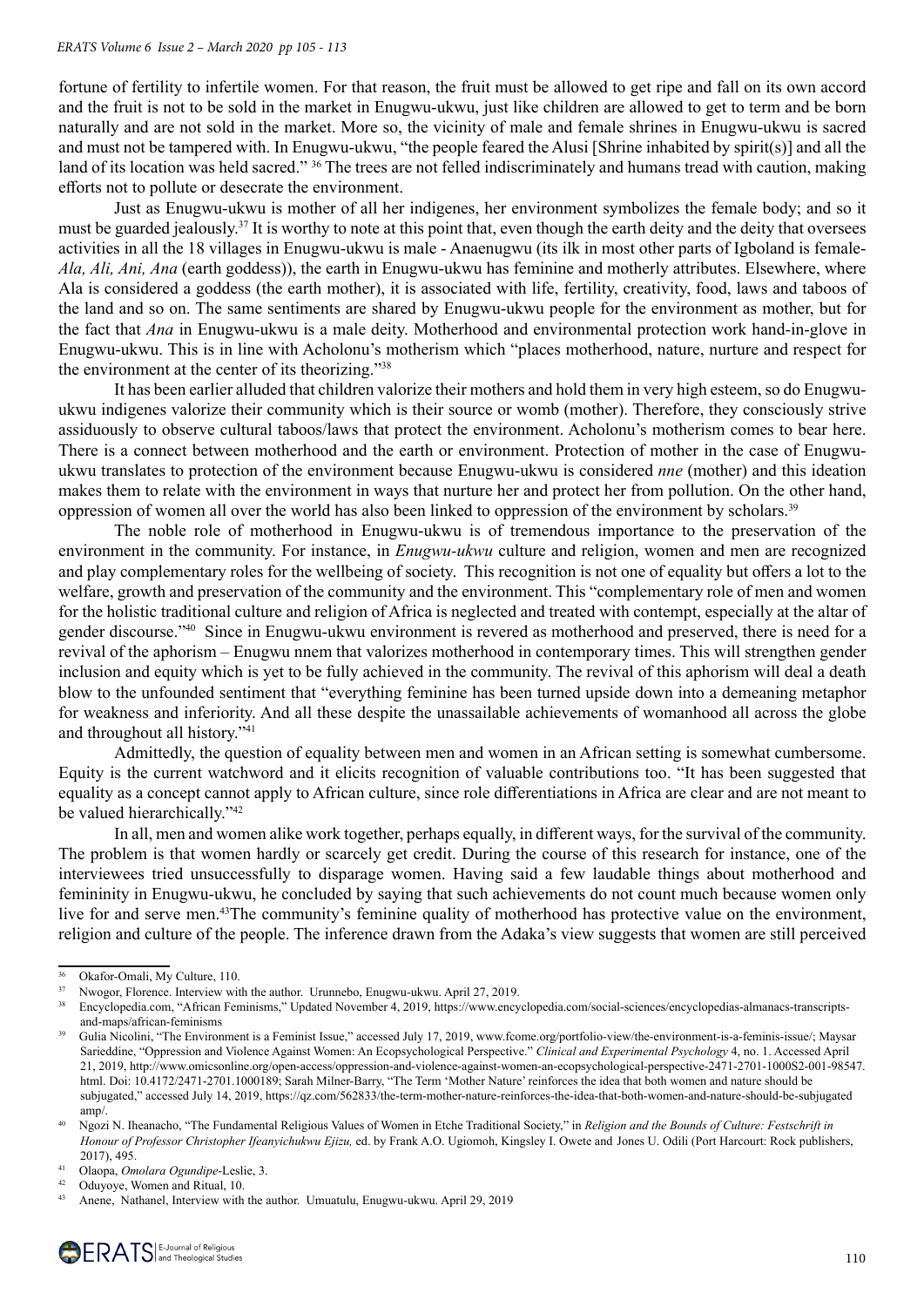as subordinates and marginal elements in the community. Such stance does not correspond with what they stand for in the community and may not be to the best interest of the community. Going by the afro-centric theory - Stiwanism, it is high time the people started borrowing from indigenous culture to incorporate women in transforming the community socially, politically, and environmentally. That is the bottom line of this paper.

#### **Recommendations**

As a response to the findings of this study and considering the fact that oral histories and values appear to be going extinct as a result of urban drift and gradual culture loss in Enugwu-ukwu, the following recommendations are made to ameliorate budding marginalization and vilification of women.

**1.** Researches carried out in gender studies show that "in almost all cultures, women are more disadvantaged than men. Oppressive and unjust laws and negative attitudes are arrayed against women in patriarchal societies"44 However, referring to a patrilineal society as mother implies that motherhood is valued by Enugwu-ukwu people. Therefore, women (mothers) should be given a pride of place in the community by community members. It can be achieved through conscious efforts on the part of community members to resuscitate their dying cultural values and language that valorizes motherhood and all that it represents.

**2.** "Achebe [a renowned Nigerian novelist] has clearly linked the decline of his culture to ignorance of one of its core values, namely respect for the female side of the universe." 45 In Enugwu-ukwu, inert roles are assigned to women.This impedes on their potentials. The *Igwe* and his cabinet should come up with customary laws that will ensure that women are properly integrated and mainstreamed in contemporary Enugwu-ukwu, so as to be able to give moreto the community. If in the subservient status of women that was exacerbated during the colonial rule and endured till present times, women are positively affecting the community, they will deliver more when they are sufficiently integrated into the scheme of things in the community. For instance, Enugwuukwu women should be given deprived rights in the community like right to inheritance and membership of the decision-making body of the community. This will heal their wounded psyche and empower them to contribute more to the community's preservation and progress.

**3.**Oral histories and tradition that encapsulate cultural and religious values should be given their rightful place and not be allowed to fizzle out. The religious tradition that recognizes and reveres female deities alongside male deities should be treasured and consciously laid down to upcoming generations. More so, language which is the vehicle that transmits culture should not be allowed to fizzle out. The ongoing operation suba kwa Igbo (speak Igbo) championed by Prof Pete Ejiofor, the former Vice Chancellor of Nnamdi Azikiwe University in Awka, Anambra State is a right step in the right direction. This can be brought down to grassroot level by the Igwe of Enugwu-ukwu by emphasizing it in his speech during major annual ceremonies like Igu aro (reading of the traditional calendar of a new year) and *onwa asato* (new yam festival usually celebrated on the eighth month of the year). Competition for young indigenes, with very attractive rewards for winners, on the use of Igbo proverbs, idioms and other expressions should form part of the highlights of some of the major ceremonies organized during festive periods when members of the community in diaspora come home. This will be entertaining, as well as instructive for community members. Efforts must be made by the community heads to keep language, especially proverbs, idioms, aphorisms and other phenomenal expressions such as *Enugwu nnem* alive.

4. Enugwu-ukwu culture and religion was gender sensitive and inclusive to a reasonable extent. Colonial influence, modernity and erosion of cultural values have dealt a blow to that reality. Things fell apart at some point. Women in Enugwu-ukwu therefore, should be sensitized on their worth by those with pre-colonial experience. Knowing their worth from historical antecedents, women should stop shying away, brace up and join hands with the men in complementarity to move the community forward. If this must be gotten by nonviolent struggles, then they should take up the challenge and continue to negotiate for proper inclusion. Little wonder, "patriarchy and its institutions have not fully yielded to women's demands. To be in the struggle for justice and liberation is, therefore, to be in a *luta continua*, the struggle that always continues.<sup>746</sup> They must not relent in their endeavour for gender equity in the community.

<sup>44</sup> Akachi Ezeigbo, "Gender Sensitivity and the Role of Umuada in Conflict Resolution," in *Against All Odds: The Igbo Experience in Postcolonial Nigeria,* ed. Apollos O. Nwauwa and Chima J. Korieh (Owerri: Goldline and Jacobs Publishing, 2011), 189.

<sup>45</sup> Sabine Jell-Bahlsen, "Nneka: Is Mother Still Supreme in Igboland? Reflections on the Biography of Eze Mmiri, Madume Madame Martha Mberekpe of Orsu-Obodo, Oguta, 1934-2007," in *Against All Odds: The Igbo Experience in Postcolonial Nigeria*, ed. Apollos O. Nwauwa and Chima J. Korieh (Owerri:Goldline and Jacobs Publishing, 2011), 202.

<sup>46</sup>  Musa W. Dube, *Postcolonial Feminist Interpretation of the Bible* (Missouri: Chalice Press, 2000), 197.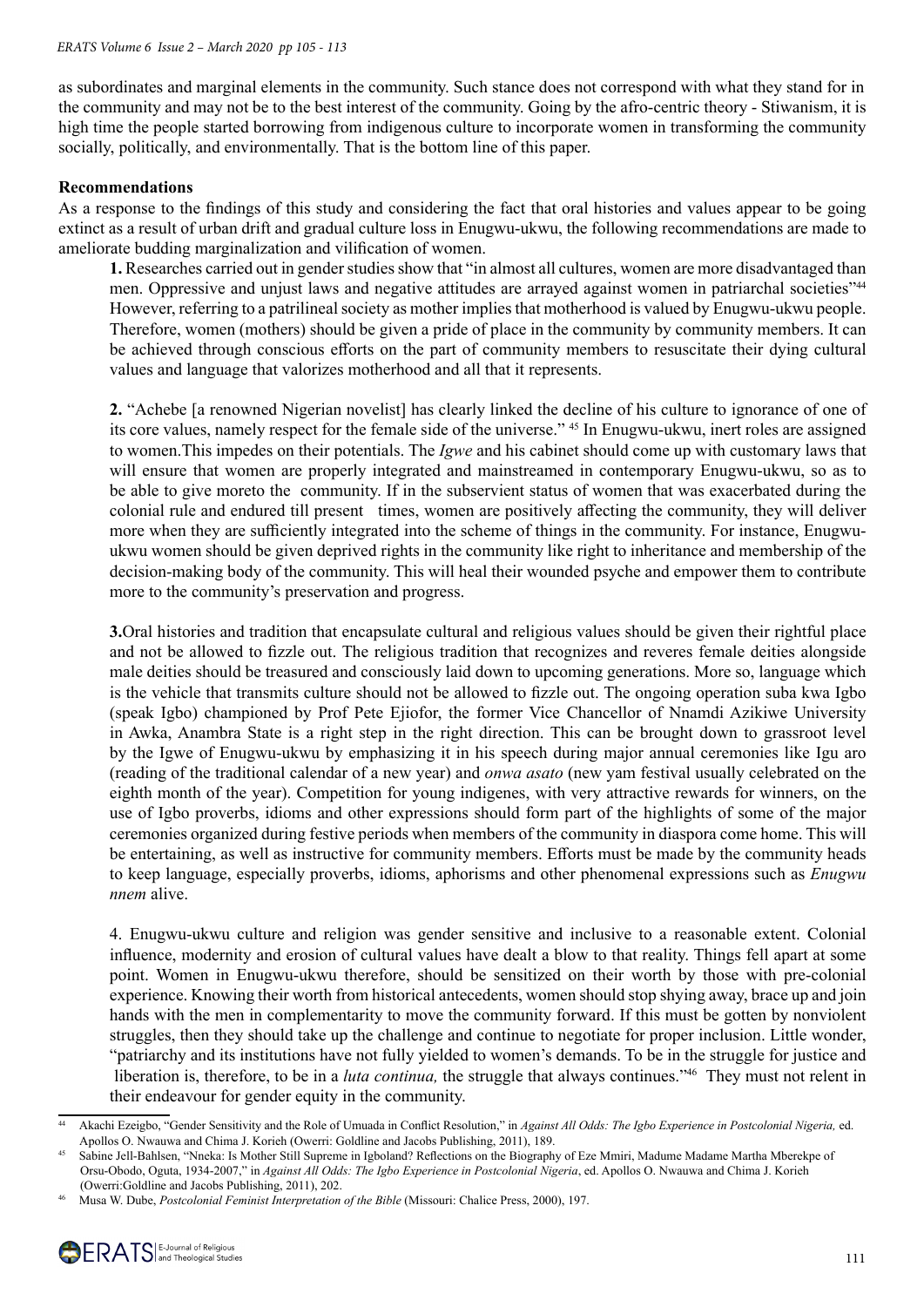# **CONCLUSION**

*Enugwu nnem* among other things, connotes the maternity of Enugwu-ukwu, a patriarchal and patrilineal community in the south eastern part of Nigeria. Oral histories also show that the respected status of motherhood in the community has a protective effect on the environment. Drawing from Catherine Acholonu's theory – Motherism, there is link that connects the human mother, mother earth, mother deity or even 'community as mother' in Enugwu-ukwu. Hence, there is need to assiduously perpetuate these auspicious oral histories that advance the status of women in a community where they are treated as second class citizens. This will help to vanguard the struggle (effort) for gender equity and gender mainstreaming in the community vis-à-vis, Igbo communities. The recommendations already put forward in this paper, as well as putting measures in place to jealously guard language, culture and oral histories would go a long way to continue to make positive impact not just on the status of women alone but also on the environment which is a delicate issue in contemporary times.

### **BIBLIOGRAPHY**

- Acholonu, Catherine O. *Motherism: The Afrocentric Alternative to Feminism. Abuja:* Afa Publications, 1995.] *Encyclopedia.com.* "African Feminisms." Updated November 4, 2019. https://www.encyclopedia.com/ social-sciences/encyclopedias-almanacs-transcripts-and-maps/african-feminisms
- Agwuna, Osita. *Igu Aro.* Address presented at Obu Ofo Nri palace Enugwu-ukwu on January 5, 2004.
- Akinbobola, Yemisi. "Neoliberal Feminism in Africa." Accessed July 15,2019.

https://www.eurozine.com/neoliberal-feminism-Africa/

- Bradley, Harriet. Gender. Cambridge: Polity Press, 2013.
- Chinweizu. *Anatomy of Female Power.* Lagos: Pero Press, 1990.
- Dube, Musa W. Postcolonial Feminist Interpretation of the Bible. Missouri: Chalice Press, 2000.
- Ebunoluwa, Sotunsa M. "Feminism: The Quest for an African Variant." *Journal of Pan African Studies* 3,no. 1 (September, 2009): 227-234, accessed November 2, 2019, http://www.jpanafrican.org/docs/vol3no1/3.1%20 Feminism.pdf
- Ezeigbo, Akachi. "Gender Sensitivity and the Role of Umuada in Conflict Resolution." *In Against All Odds: The Igbo Experience in Postcolonial Nigeria,* edited by Apollos O. Nwauwa and Chima J. Korieh, 189-200. Owerri: Goldline and Jacobs Publishing, 2011.
- Ezeigbo, Akachi. *Snail-Sense Feminism: Building on an Indigenous Model.* Lagos: Faculty of Arts, University of Lagos monograph series 17, 2012.
- Iheanacho, Ngozi N. "The Fundamental Religious Values of Women in Etche Traditional Society. In *Religion and the Bounds of Culture: Festschrift in Honour of Professor Christopher Ifeanyichukwu Ejizu*, edited by Frank A.O. Ugiomoh, Kingsley I. Owete and Jones U. Odili, 495-509. Port Harcourt: Rock publishers, 2017.
- United Nations. "International Mother Earth Day, 22 April." Accessed June 21, 2019. https://www.un.org/en/events/motherearthday/
- Jell-Bahlsen, Sabine. "Nneka: Is Mother Still Supreme in Igboland? Reflections on the Biography of Eze Mmiri, Madume Madame Martha Mberekpe of Orsu-Obodo, Oguta, 1934-2007." *In Against All Odds: The Igbo Experience in Postcolonial Nigeria*, edited by Apollos O. Nwauwa and Chima J. Korieh, 201-224. Owerri: Goldline and Jacobs Publishing, 2011.
- Juschka, Darlene. "Feminist Approaches to the Study of Religion." Accessed July 14, 2019. http://www.academia.edu/9658186/Feminist approaches to the study of religion.
- Maplandia.com. "Enugu Ukwu Map Satellite Images of Enugu Ukwu." Accessed July 12, 2019.
- http://www.maplandia.com/nigeria/anambra/njikoka/enugu-ukwu/ Milner-Barry, Sarah. "The Term 'Mother Nature' reinforces the idea that both women and nature should be subjgated." Accessed July 14, 2019. https://qz.com/562833/the-term-mother-nature-reinforces-the-idea-thatboth-women-and-nature-should-be-subjugated/amp/
- Nicolini, Giulia. "The Environment is a Feminist Issue." Accessed July 17, 2019.
	- www.fcome.org/portfolio-view/the-environment-is-a-feminis-issue/
- Nmah, Patrick E. "Traditional Rights of Igbo Women in the Society." *Arts and Humanities Quarterly 2*, no. 1 (2007): 34-40

Obiefuna, Boniface A.C. *The Youth on Fire.* Nimo: Rex Charles and Patrick, 2004.

Oduyoye, Mercy A. "Women and Ritual in Africa." In *The Will to Arise: Women, Tradition and the Church in Africa,*